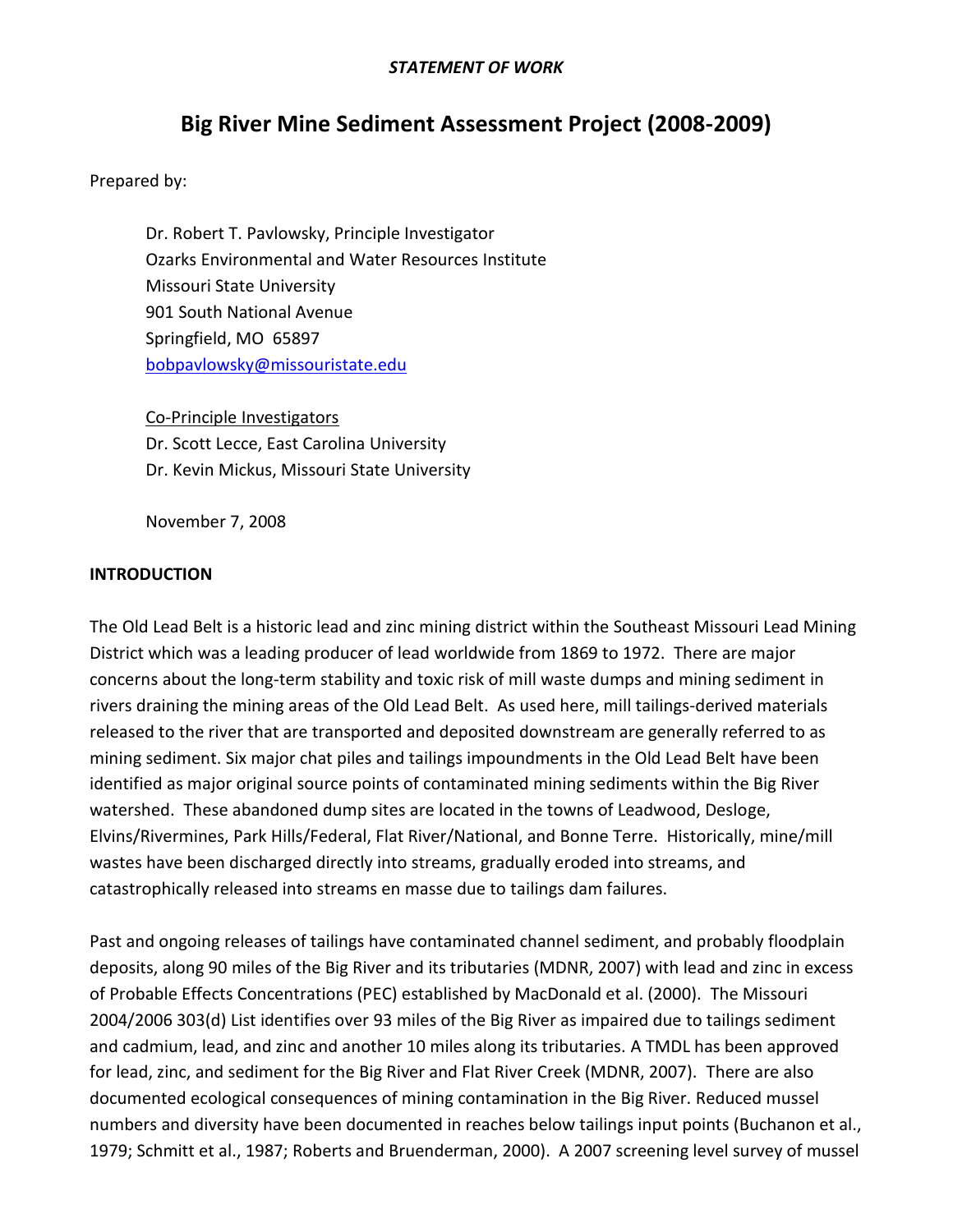populations and sediment metal concentrations in the Big River demonstrated that mussels are less abundant and less diverse in sampling locations below mining impacts where sediment concentrations exceed the PEC for Pb and/or Zn (Mosby et al, 2008). Moreover, elevated levels of metals have been found in aquatic plants and animals in contaminated segments of the Big River (Schmitt and Finger, 1982).

Presently, almost all of the tailings piles created during the mining period have been removed or are being stabilized. However, questions still remain about the fate of the chat and tailings materials released to the river in the past that are presently in transit in the channel system or stored in alluvial deposits. It is estimated that 39.3 million cubic yards of chat and tailings are presently stored at milling sites out of a total of about 170 million cubic yards of wastes produced (Newfields, 2006). A preliminary assessment of mining sediment storage in St. Francois County estimated that 1.1 million cubic yards is stored in Big River and 0.013 million cubic yards in Flat River Creek. These estimates were based on visual chat assessments and probe depths at 10 transects along 25 miles of the Big River and 10 transects along 5 miles of Flat River Creek (Newfields, 2007).

The dispersal patterns and environmental fate of mining sediment in the Big River is largely controlled by the original characteristics of the tailings supply. Chat and tailings are mill wastes produced during the separation of ore from host rock. They typically contain relatively high levels of residual metals since recoveries typically ranged from <80 to 95 percent (Wixson et al. 1983). Mining sediments in the Big River are mainly composed of fragments of dolomite, shale, quartz, and sulfide minerals including pyrite, galena, and sphalerite (Wronkiewicz et al. 2006). There are three types of mill wastes of interest to this study. "Chat" is 4 to 16 mm in diameter (fine gravel) and produced during the dry gravity separation of ore. Finer "tailings" are 0.06 mm to 0.20 mm in diameter (sand) and produced during wet separation by shaking tables or flotation. Finally, "slimes" are powdered rock fragments that are too small (<32 um) to separate and concentrate from the mill feed and so they were usually washed through the circuit and released directly to waste dumps or nearby streams even though they contained high levels of lead and other metals.

The mobility and rate of transport of mining sediment has not been studied. However, experience indicates that chat-sized materials are easily transported downstream as bed load by seasonal floods occurring in the Big River. During periods of low flow, mining sediment transport largely ceases and its load becomes deposited and stored on the channel bed and with bar deposits. Fine-grained mining sediment is transported as suspended load and deposited on floodplains and low terrace surfaces along the channel during flood stage. In general, sediments <2mm in diameter are the most mobile and contain metal concentrations that are potentially toxic to aquatic life (Schmitt and Finger, 1982; MDNR, 2001 & 2003; Mosby, 2008).

#### **PURPOSE AND OBJECTIVES**

The purpose of this project is to improve our understanding of the physical mobility of mining sediment and metal contaminants in the river system and better quantify the locations of mining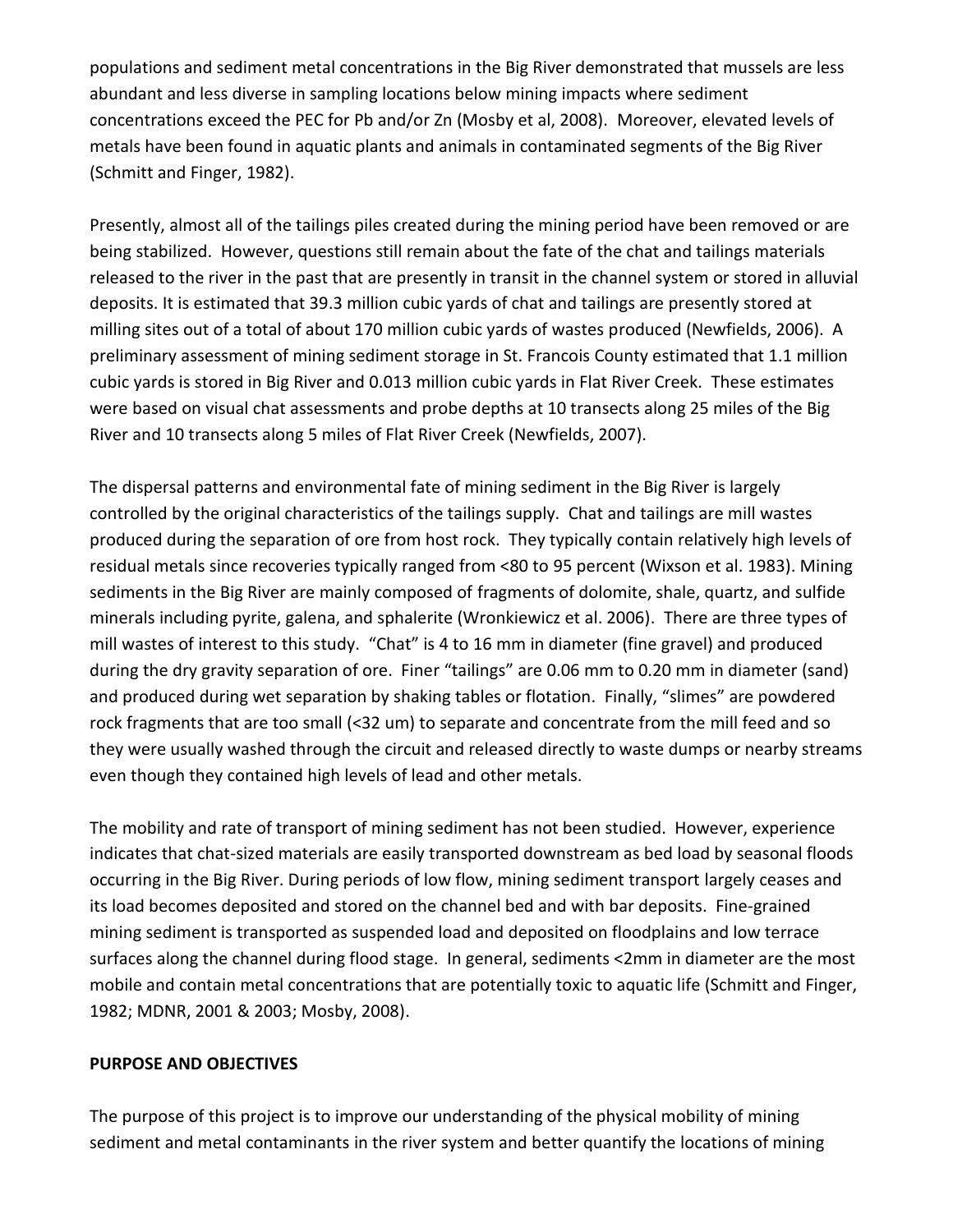sediment storages within channel and floodplain deposits that are available for future transport in the Big River and its affected tributaries. Several previous studies have found elevated lead and zinc concentrations in active channel sediments of Big River (Schmitt and Finger, 1982; Smith and Schumacher, 1993; Mosby, 2008). However, what is not well understood are the spatial and temporal patterns of the volume or mass storage of metals and mining sediment in the river along 95 miles of the Big River and its major tributaries in SE Missouri. The primary concerns of this study focus on understanding the spatial distribution of sediment contamination and volumes of stored mining sediment in the channel and on floodplains and long-term mobility of contaminated sediment. In this study, contaminated overbank and channel sediments are defined as containing >128 ppm Pb and/or >458 ppm Zn (MacDonald et al. 2000).

The objectives of this project are as follows:

(1) Quantify the volume and downstream distribution of mining sediment storage in channel bed and bar deposits;

(2) Quantify the volume and downstream distribution of contaminated sediment in overbank floodplain areas and

(3) Determine the rates of mining sediment transport and probable residence times in the Big River Watershed.

### **METHODS**

### **Sampling Design**

Sample reaches will be located on the Big River at approximately 10 km intervals going downstream from Leadwood to the confluence with the Meramec River. Twenty or more sites are used to measure the spatial distribution of mining sediment characteristics and metal concentrations; 10 mainstem and 3 tributary reaches are used to quantify and calibrate mining sediment storage; and 5 sites ared used to determine local variations in sediment depth and lateral distribution in bar and floodplain deposits using geophysical methods and coring methods. Sample reaches are located in two areas of the Big River watershed: on the main stem and major tributaries. Each site is classified as either affected by mining (i.e. contaminated) or affected only by background processes (i.e. unmined reference). The sampling reach locations and assessment schedule for this project are listed in Table 1.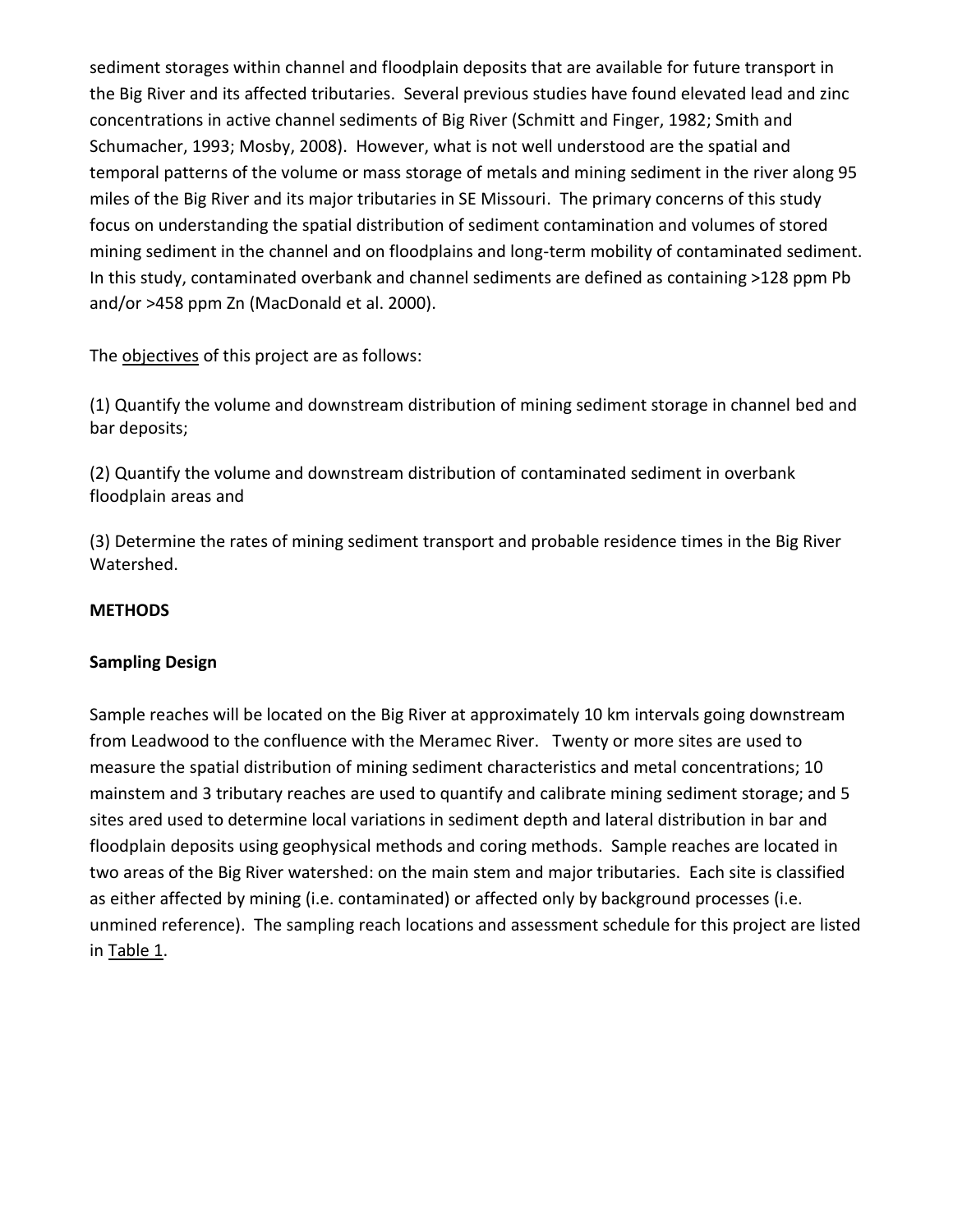### **Field Methods**

Field assessment activities will be divided into four components: (i) geomorphic analysis of the channel bed profile, cross-section, and depth of sediment storage, (ii) sediment sampling and characterization of bed, bar, and floodplain deposits, (iii) cross-valley coring of floodplain areas, and (iv) geophysical investigation of the subsurface features in floodplain and bar deposits. Initially, a "full" assessment including both geomorphic analysis and sediment characterization will be completed at 10 sample reaches along the main stem and 3 on tributaries (Table 1). In addition, sediment characterization ("sed") will be completed at 5 background reference and 5-8 main stem contaminated sample reaches. After the initial evaluation of each sample reach is completed, 5 sites will be selected for geophysical investigation involving ground penetrating radar (GPR) and resistivity of floodplain and bar areas. Truck-mounted coring will be combined with geophysical methods where possible to determine the applicability of such methods for subsurface analysis under these conditions and the degree to which probing depths are representative of mining sediment volume estimates.

Geomorphic Analysis of Channel and Bar Areas. Longitudinal profiles and channel cross-sections are measured over a reach length of at least 8 active channel widths. If possible, the center of the sample reach is located at the glide-riffle crest transition zone. Topographic channel surveys are completed using a total station or auto-level with at least 3 GPS control points. Cross-sections are collected at 9 or more transects spaced out at 1 width intervals. A tile probe with extensions as needed is used to determine the refusal depth in bed or bar areas at 5 to 10 locations across the active channel to estimate the thickness of chat-sized sediment and scour depth in the channel. Permanent monuments are set at the end of each transect and located with total station and/or GPS coordinates and will allow for relatively precise repeat surveys in the future, if needed. Field data from channel surveys will be used to determine channel dimensions, size of channel bedforms, bank or floodplain heights, channel hydraulic parameters for bed load equations, and minimum/maximum depths of potential mining sediment.

Sediment Sampling and Characterization. Bed, bar, and floodplain sediment samples of are collected and bagged for laboratory analysis in order to determine textural and geochemical properties.

*1. Bed sediment* samples are collected in glides or plane beds where chat-sized sediment is expected to accumulate. A small plastic bucket is used to collect a core of bed sediment to a depth of 15 to 20 centimeters. Up to three bed sites are sampled within each reach and sites tend to be along transects if possible. At each site, three samples are typically collected across the channel, dewatered by decantation, and placed in a 1-gallon plastic freezer bag. Each sample location is marked with GPS coordinates.

*2. Bar sediment* samples are collected shovel collection at a depth of 3x the maximum clast size in the immediate vicinity on the bar to exclude the influence of surface armoring on textural measurements. The compostion of mine sediment inputs to the channel may not vary significantly at the scale of concern here. Chat and tailings pile coring studies indicated that the geochemical profile is random and relatively uniform over large areas in the dump piles (Wixson et al. 1983). Thus, if bar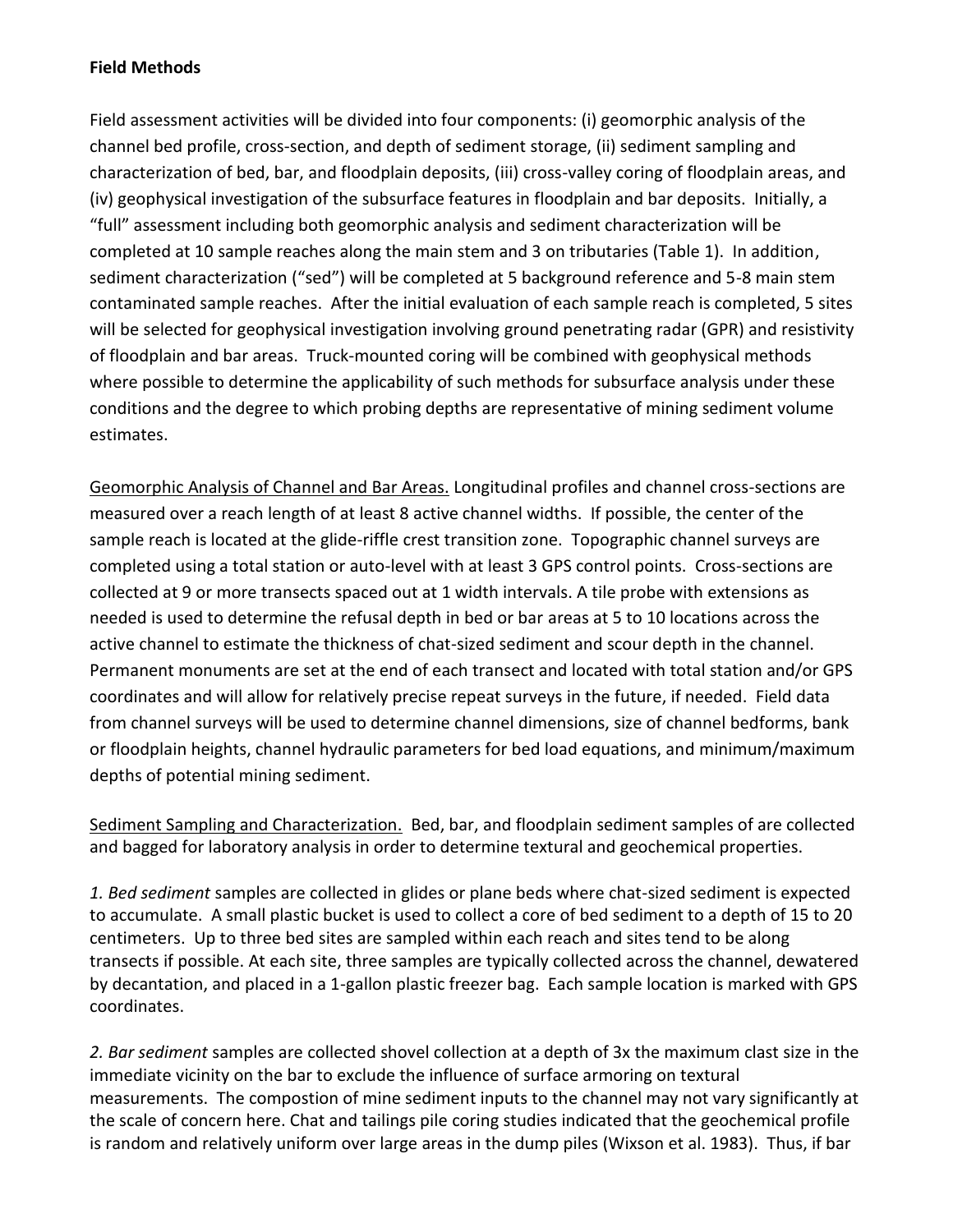deposits reflect tailings composition and are well mixed within a reach by seasonal or annual floods, then bar composition will be relatively uniform and surface sampling may reveal information about the deposit as a whole. Typically three samples are collected down the centerline of the bar at head, middle, and tail locations. Samples are stored in 1-quart plastic freezer bags. Each sample location is marked with GPS coordinates. At least two different bar features are sampled at each reach in this manner.

"Core sampling" involves the vertical collection of several samples with increasing depth into the bar deposit to test the assumption that surface samples can be used to determine the composition of the bar deposit as a whole. Core or pit excavation is completed with hand tools such as shovel or posthole digger to refusal or collapse. Samples will be collected at 1-foot (0.3 m) intervals and stored in 1-quart plastic freezer bags. Field logs of the stratigraphy of each pit will be collected as well. If needed, a Geoprobe will be used to collect cores to refusal depth through collaboration with John Schumacher at the USGS or possibly with MSU's Giddings coring rig. Core sampling will be done at five different bar sites including the large accessible bar deposit on the Big River at St. Francois State Park. Two to three pits will be sampled from a single bar at 3 to 5 different reaches.

*3. Overbank sediment* samples are collected at exposed cut-bank locations where the stratigraphy is clearly shown and no slumping is indicated. The targeted deposits contain evidence of very little to no soil development indicating their relatively young age and formation during the historical or mining period. Field notes on the stratigraphy (color, texture, structure, artifacts) of the exposure will be collected at each core site. Usually 5 to 10 vertical "core" samples are collected down the cut at intervals based on observed stratigraphic units and obvious mining influence. At least two different floodplain units are sampled at each reach: high floodplain (older) and low floodplain (younger) as indicated in the field and located on soil maps (Brown, 1981). In some reaches, other locations in high and low floodplains are sampled if time permits. Samples are stored in 1-quart plastic freezer bags. Each core location is marked with GPS coordinates.

Cross-Valley Coring. A truck-mounted Giddings coring rig will be used to collect push cores along cross-valley transects to check for vertical and lateral variations in contaminated layer thickness, where needed. These sites will probably be combined with geophysical survey lines and/or at areas where the contaminated floodplain is relatively wide such as along the lower section of the Big River. Field descriptions of each core will be collected. A portable X-ray fluorescence spectrometer (XRF) will be used in the field to measure lead and zinc concentrations in the sediment (USEPA, 1998). Selected samples maybe collected and brought back to the laboratory for further textural and geochemical analysis.

Geophysical Subsurface Investigations. Ground penetrating radar (GPR) and direct current electrical resistivity will be used to examine the subsurface composition of bar features and overbank deposits at up to five different locations. The data will help us describe the uniformity of sediment deposits at depth to validate volume calculations.

*1. Ground Penetrating Radar.* We plan to use is a Mala-Ramac system with shielded antennae. Antennae with frequencies- 100 MHz, 250 MHz and 500 MHz will be used along each profile, this will allow for both high depth penetration (100 MHz) and high resolution (500 MHz) investigations. The depth of penetration will depend on the clay and water content of the sediments, but may be as great as 10 meters. The antennae will be dragged along the profiles with the antenna attached to a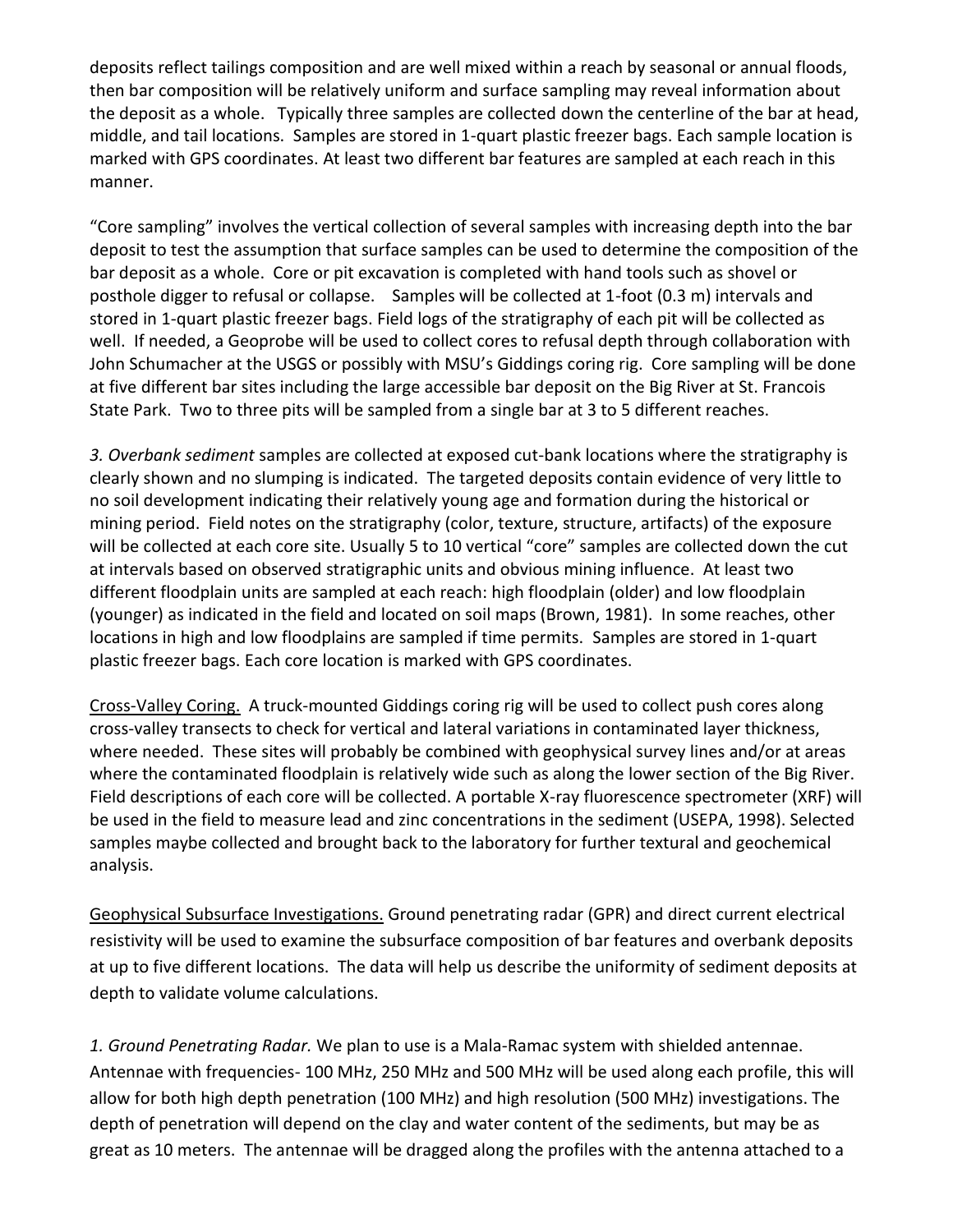computer collecting the data carried by the operator. Each profile will be flagged and the endpoints will be located with GPS. The data will be then be transferred to a computer to be processed and interpreted. Processing includes background noise removal, band-pass filtering, amplitude corrections and possibly deconvolution.

*2. Direct Current Electrical Resistivity.* Soundings will be made across specific profiles. An L and R Mini-Res 4 electrode system will be used and the data will be collected in the Schlumberger sounding mode. At each station, the current spacing will be multiples of three meters starting at 3 meters and going to a maximum of 30 meters. Station spacing will vary between 3 and 5 meters. The data will be analyzed for the Earth's electrical resistivity structure using two-dimensional inversion methods.

### **Laboratory Methods**

Laboratory methods involve the preparation, physical analysis, and geochemical analysis of bed, bar, and overbank samples. All laboratory work is carried out by the Ozarks Environmental and Water Resources Institute at Missouri State University.

Sample Preparation. All sediment samples are stored in labeled plastic bags in the field with sample number, location, and field description verified according to field notes upon receipt by the laboratory. All samples are dried in an oven at 60 $^{\circ}$  Celsius, disaggregated with mortar and pestle (if needed), and put through a sieve set to isolate mining-related size-fractions for gravimetric and physical/chemical analysis.

Sediment Texture. Mining sediment texture is controlled by the milling process, subsequent weathering during fluvial transport, fluvial sorting/selective transport, and degree of mixing with background sediment.

*1. Channel bed and bar samples* are processed similarly to quantify the size distribution and obtain selected size fractions for further analysis. Sieving is accomplished by manual methods for diameters of 2mm or larger and mechanical methods using mechanical sieving for sand- and silt-sized materials. Size fractions will quantified as percent of total mass of the bulk sample passing through a 32 mm sieve. Sieve stacks are set up as follows to fractionate bulk sediment samples:

64 mm- initial screening of any cobble-sized material, if present 32 mm- maximum size of mine feed into circuit 16 mm- typical maximum size of chat 4 mm- typical minimum size of chat 2 mm- maximum sand size 1 mm- coarse sand break 250 um- maximum flotation tailings size 63 um- approximate minimum flotation tailings size <63/<32 um- slime particles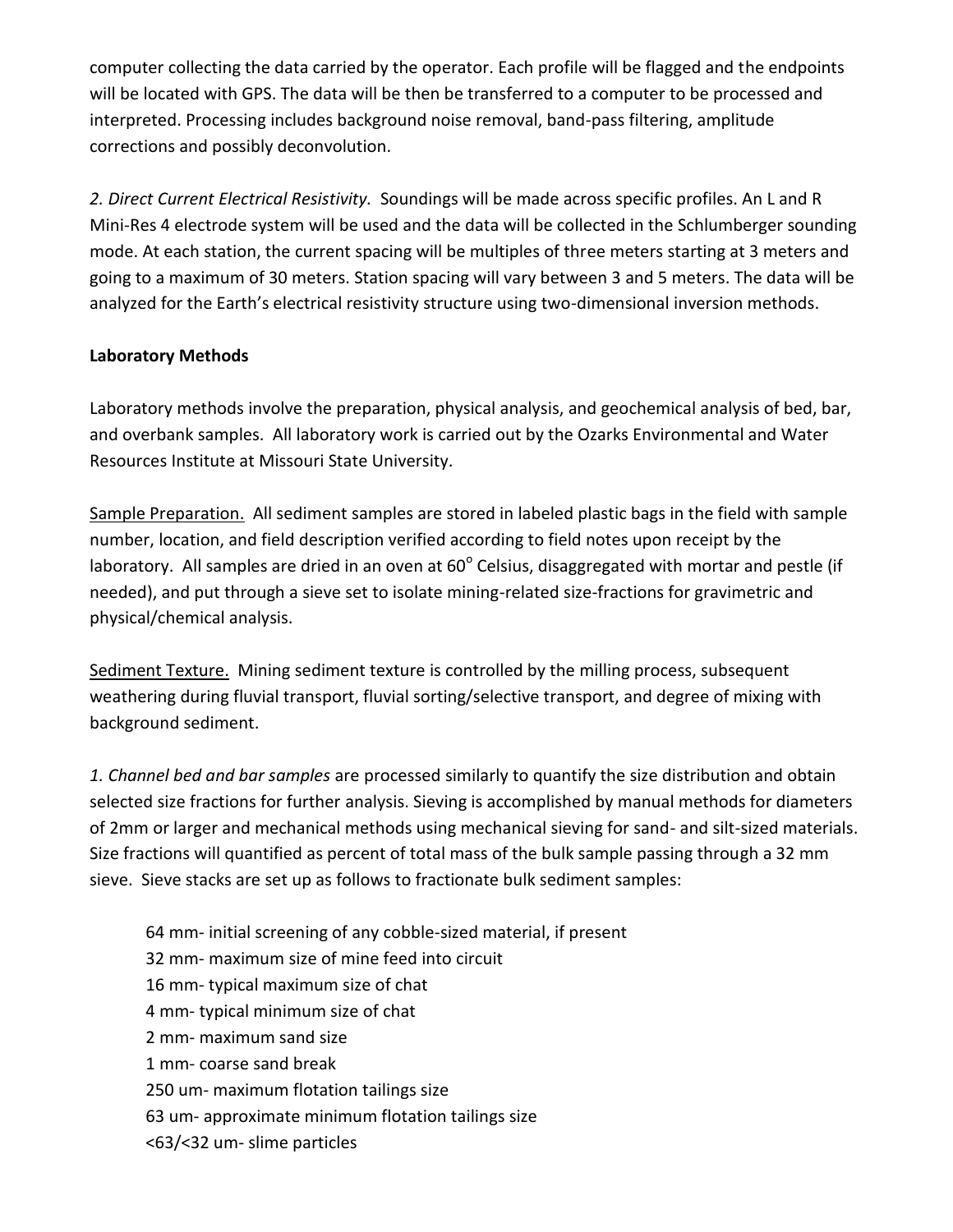*2. Overbank floodplain samples* are prepared and processed in the same manner as channel sediments. However, the size fractionation scheme is as follows:

32 mm- initial screening sieve, usually no material in this range 16 mm- typical maximum size of chat 2 mm- maximum sand size 1 mm- coarse sand break 250 um- maximum flotation tailings size 63 um- approximate minimum flotation tailings size <63/<32 um- slime particles

Geochemical Analysis. The geochemistry of selected sediment fractions is used to determine the contamination level of the sediment, indicate the influence of mining source inputs on sediment composition, and evaluate the chemical conditions prevalent within the deposit. The following geochemical data is collected for this study:

*1. Munsell Color and pH.* Color and pH will be determined for the <2 mm fraction of the overbank floodplain samples. Color can indicate stratigraphic units, source/provenance, and redox environment. The pH of the fine-grained portion of the sediment can indicate the potential chemical mobility of metals in the pore water/soil environment.

*2. Total and inorganic carbon analysis*. A CNS analyzer will be used to determine the carbon content of selected samples and distinguish between the carbon in organic matter and mineral grains . "Total carbon" is determined on an untreated sample and "inorganic carbon" is determined after burning off the organic carbon as CO<sub>2</sub> in a muffle furnace at 400<sup>°</sup> Celsius. Since the primary host rock of the mineralization in the district is dolomite, it is anticipated that mining sediment will have higher inorganic carbon content as carbonate (Ca-Mg  $CO<sub>3</sub>$ ) than background sediment. Ratios of mining sediment C to background sediment C will be used as an indicator of mining sediment contribution in the sample.

*3. Elemental and metal analysis.* Levels of lead, zinc, cadmium, and barium found in the samples indicate the level mining pollution in relation to contamination thresholds. The content of miningrelated metals and pathfinder elements in selected sediment samples and their specific size fractions will be used to calculate the mining contribution using a mixing model comparing contaminated and background samples in much the same way as the carbonate testing described above. Two methods are used for geochemical analysis: XRF analysis in the field or laboratory and/or hot strong acid extraction (aqua regia) with ICP-AES analysis in the laboratory. For bed and bar sediment, three size fraction are evaluated: (i) chat-size, 4 mm to 16 mm; (ii) flotation tailings-size, 63 um to 250 mm; and (iii) slime-size, <63 um. For overbank sediment, two size fractions are evaluated: (i) the entire sand, silt, and clay fraction, <2mm; and (ii) silt and clay fraction, <63 um. Chat-sized samples will first be powdered in a ball mall in preparation for geochemical analysis. High resolution XRF instrumentation may be used for cadmium and barium analysis in collaboration with the USFWS.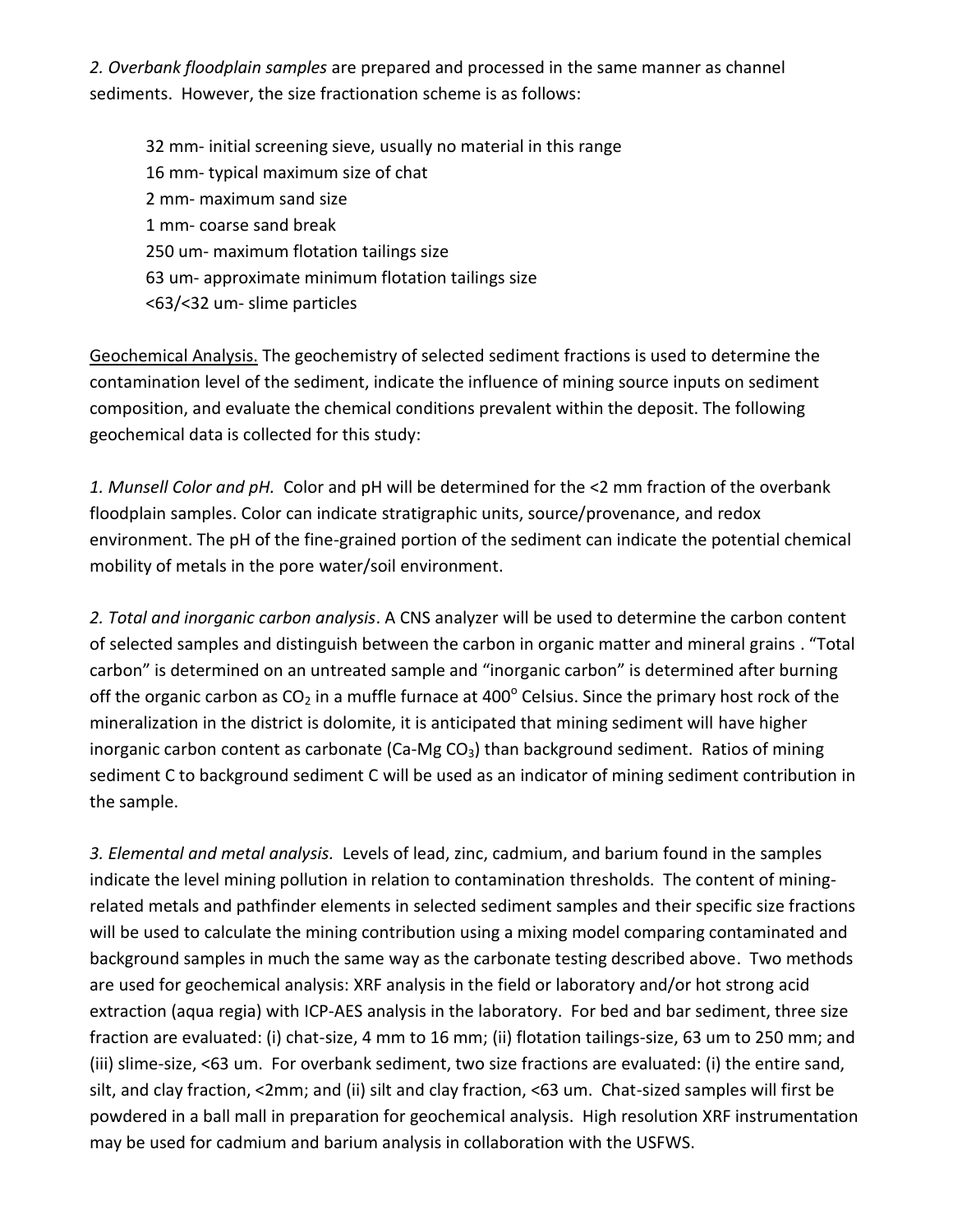#### **Geospatial Data and Analysis**

A geospatial data base and GIS analysis is used to organize and analyze all the field and laboratory data evaluated in this study. High resolution 2007 aerial photographs are used as a base map for this study. Geospatial technologies and analysis are used in this study to evaluate sample reach characteristics, channel storage of mining sediment, floodplain contamination, historical records of channel change, and serial mapping borrow pit volume.

Sample Reach Location and Mapping. All channel survey data and GPS points will be stored in a GIS and displayed on the 2007 base map. This includes channel bed and bar features, sediment sampling points, geophysical transects, and probing locations. High-resolution GPS is used to determine an accurate true elevation for each channel survey. Laser total-station equipment is used to complete the longitudinal survey and some of the cross-channel transect lines. The total station is also used to tie-in the transect surveys and monuments completed by auto-level to the GIS. Within the sample reach, several GPS control points are used to accurately locate the survey in the GIS.

Channel Storage Mapping. Reach-scale measurements of mine sediment storage will be modeled and spatially applied to the entire Big River. A continuous data set of active channel bed width, vegetated bars, recent high bars, and low bars has been created by digitizing of the 2007 photographs. Bed and bar areas can be calculated from these maps and combined with elevation or depth information from the reach surveys to determine volume of bed and bar sediment in the river.

Floodplain Mapping. All the counties in the Big River watershed have published soil surveys available along with GIS data layers of the soil series maps and soil attributes (e.g. Brown, 1981). These soil maps are used to identify floodprone soils adjacent to the Big River. Published soil descriptions and field evaluations by MSU are used to interpret the elevation and age of floodplain units that can be expected to contain historical mining sediment. Field sampling and assessment of metal contaminate profiles are used to verify floodplain interpretations.

Historical Channel Changes along the Big River. In a parallel project, the USGS is rectifying and overlaying historical series of aerial photographs to map out channel changes of the Big River since the 1940s or so. If available, this study will use this information to determine the location of river segments that are storing and releasing bar and floodplain sediment. The amounts of erosion and deposition indicated on the USGS maps can be compared to sediment transport rates to calculate and refine mining sediment residence times and locate the present-day sinks of contaminated sediment for further investigation.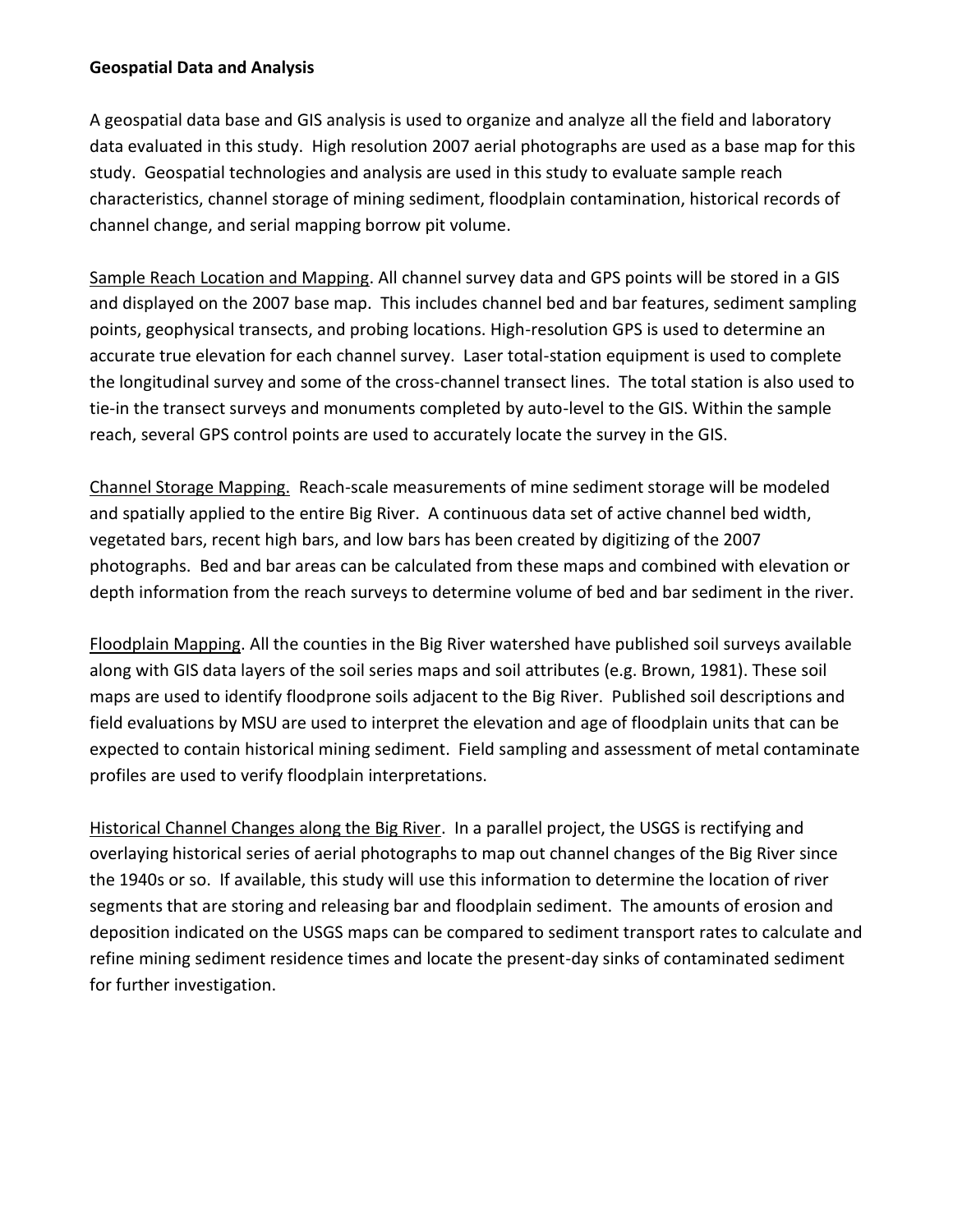#### **Sediment Transport**

Sediment transport rates need to be evaluated to understand the residence time of mining sediment in the Big River and to estimate the rate of contaminated sediment delivery to downstream areas. Three different methods may be used to determine the temporal patterns of mining sediment transport in the Big River: Bedload transport equations, channel borrow pit monitoring, and interpretation of long-term sediment "wave" patterns.

Bedload Transport Equations. Popular bed load transport equations will be used to provide a range of estimates of bed load transport rates for each of the 13 fully assessed sample reaches. These equations include: (i) Shields equation for bed mobility; (ii) Ackers-White equation for total bedmaterial load ; (iii) Bagnold stream power equation; and (iv) Meyer-Peter-Muller equation (Ward and Trimble, 2004; Rosgen, 2006). These equation will use input parameters based on local channel and sediment texture data collected for this study.

Discharge. Flow magnitude and frequency data required to understand sediment transport is available for three USGS continually recording gages located at Irondale (#07017200), Richwoods (#7018100), and Byrnesville (#07018500). These stations are included in the on-line "real-time" data network.

Borrow pit repeat surveys. Two mill dam sites along the Big River will be used as pilot projects to determine the feasibility of remediation through mine sediment excavation. MSU will perform high resolution total-station surveys of the area before and after sediment removal to monitor sediment trapping rates within channel borrow pits in the channel bed. Repeat surveys will be performed after floods or as needed to document the filling rate of the borrow pit to estimate mining sediment transport rates. GPS control point and survey monuments will be set at each site and a contouring software program used to calculate volume changes of the reach through time.

Long-term "sediment wave" analysis. After analysis of sediment storage volumes and metal concentrations in sediment along the Big River, it may be possible to estimate the long-term rates of transport downstream through the system. An assumed attenuated sediment wave model may be used to describe sediment translation downstream based on the spatial analysis of observed mining sediment volumes and metal concentrations in deposits of different ages.

### **DATA ANALYSIS**

### **Channel volume of mining sediment**

Potential mining sediment storage is calculated for each sample reach based on channel surveys and probe depth measurements. Potential storage will be partitioned according to high bar, low bar, and bed volumes and related to depth or height above the bed. Carbonate and metal ratios based on comparisons of contaminated sediment to background sediment are used to refine the actual mining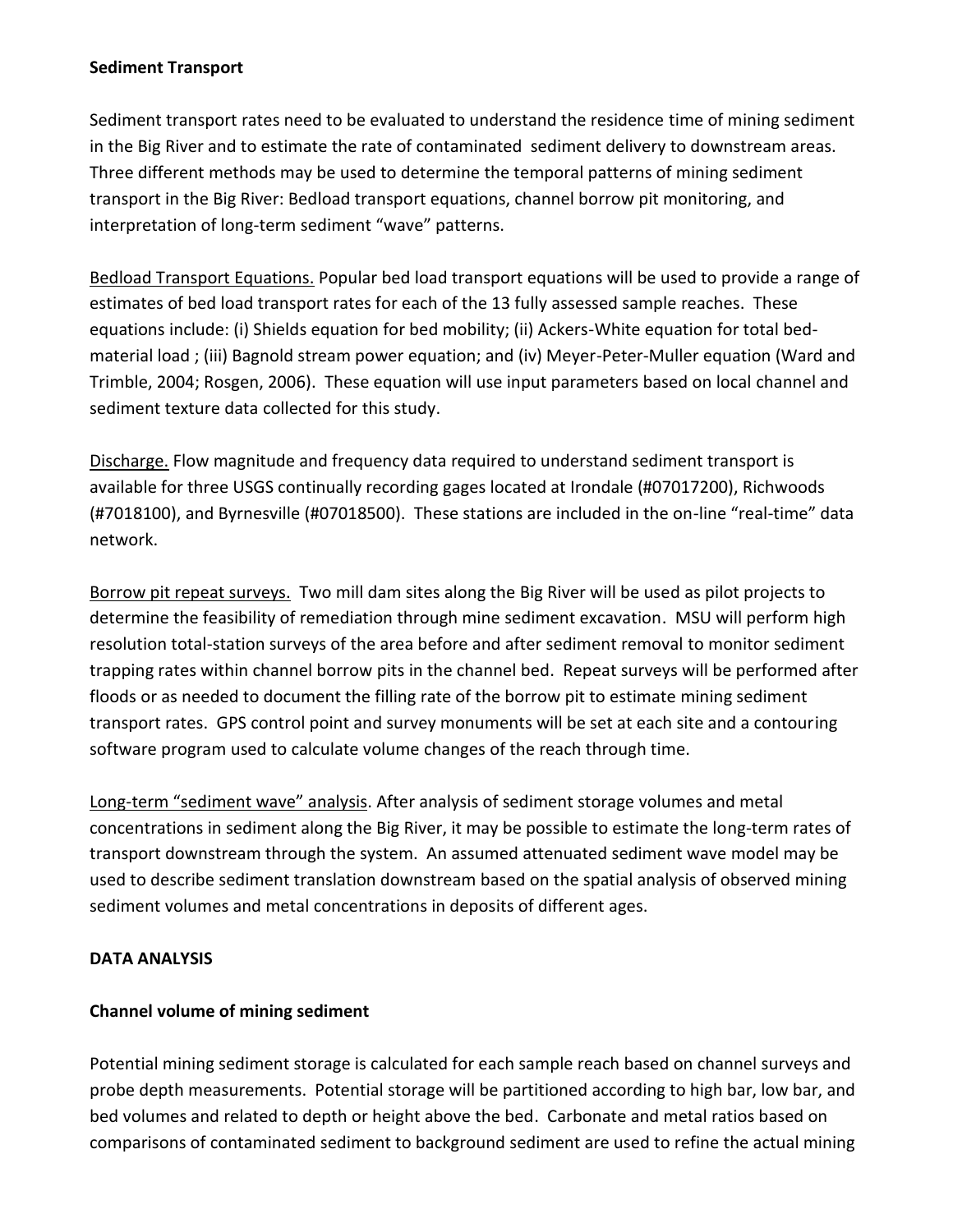contribution as equal to or less than the total volume of sediment in the reach. Geomorphic and storage trends for each sample reach will be analyzed spatially using regression analysis to identify distance or drainage area relationships that model the downstream changes in mining sediment storage. Local storage calculations, either through the model or by reach up-scaling, will be applied to the entire river based on the GIS map of the channel bed and bar locations. Mining sediment volumes outputed from this process will be mapped and summed for the entire river. Geophysical data will be used to verify bar storage volume estimates.

#### **Floodplain volume of contaminated sediment**

The depth of mining sediment and concentrations of metals deposited on floodplains of two different ages will be related to location in the drainage network using the soils database and modeled using a regression equation of concentration and depth over distance or drainage area. The resulting model will be applied to the entire Big River floodplain soil map in the GIS to sum the volume and metal mass stored in floodplain locations. Geophysical data will be used to verify floodplain storage volume estimates.

#### **Mine Sediment Transport Rates**

As described above, mine sediment transport rates will be evaluated at two and maybe three temporal scales: (i) bed transport equation, (ii) channel borrow pit infilling rates (maybe), and (iii) analysis of watershed-scale patterns of channel and floodplain storage in different ages of deposits. These transport rates will be compared with storage estimates in the river and remobilization/deposition rates determine from USGS historical channel change assessment to determine residence times of mining sediments. Results from elevation pit morphology changes will be compared to current and historic hydrographs and discharge data from relevant stream segment(s). This comparison will give some information on periodicity and magnitude of transport events necessary to move a discreet sediment volume. Also, the time period for contaminated sediment to reach sensitive downstream areas will be evaluated.

#### **PRODUCTS AND TIMELINE**

This is a one year project from September 1, 2008 to August 31, 2009. Field work will commence as soon as possible and will be on-going through the Spring semester 2009 and possibly Summer 2009. Given the short timeline for this project, the products of this study are staged as follows:

February 15, 2009 Draft report/data presentation on channel storage for Big River and tributary sites.

March 1, 2009 Draft report/data presentation on floodplain storage for Big River and tributary sites.

April 1, 2009 Draft report/data presentation on geophysical investigation of bar and floodplain deposits.

April 1, 2009 Draft report on mining sediment transport and residence times.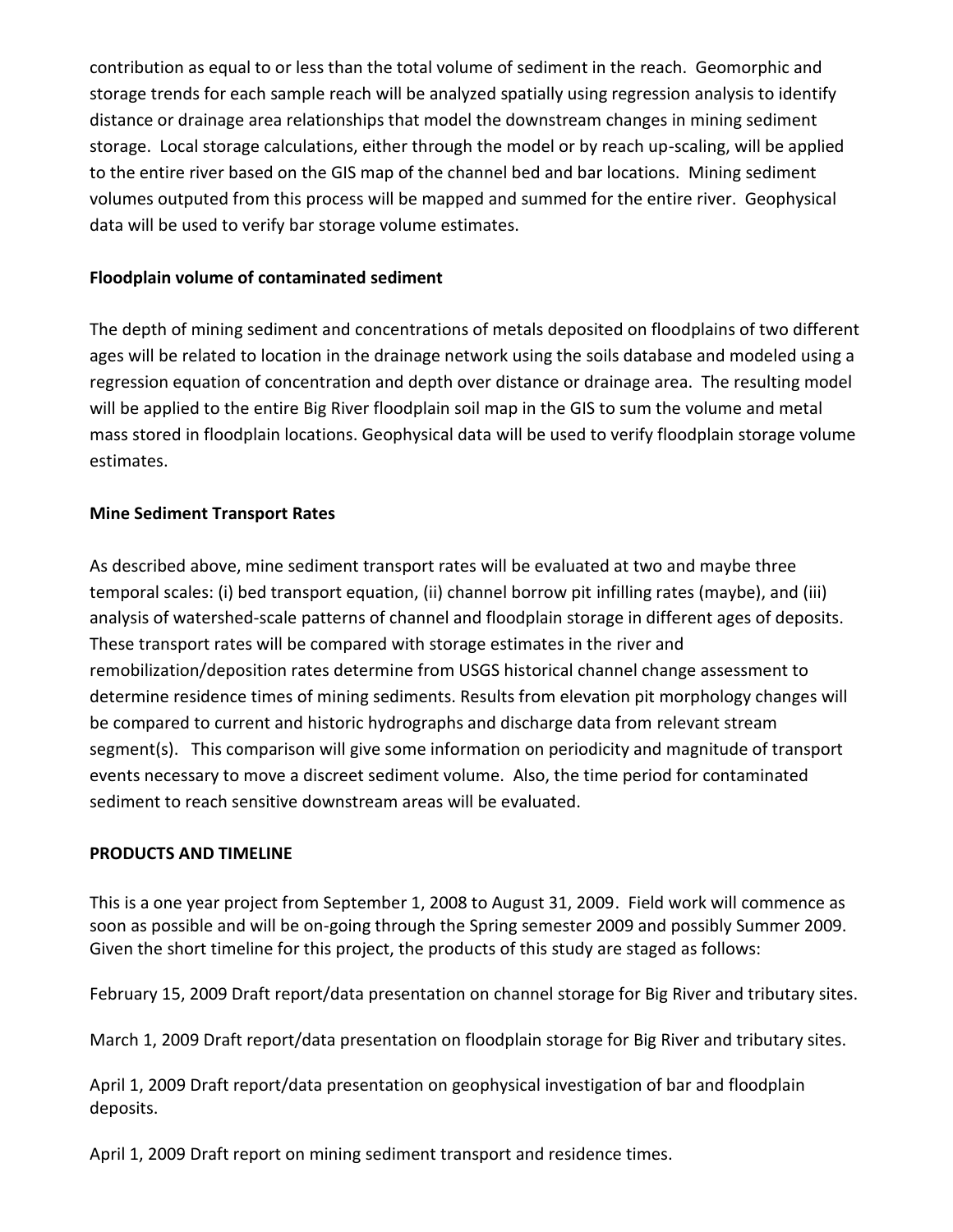April 7, 2009- Final report on channel storage for the Big River and tributary sites.

April 30, 2009- Final report on floodplain storage for the Big River and tributary sites.

May 31, 2009- Final report on geophysical investigation of bar and floodplain deposits.

June 31, 2009- Final report on mining sediment transport and residence times.

July 31, 2009- Update or addendum on channel and floodplain volumes and presentation of watershed-scale mining sediment budget.

### **BUDGET**

This project has a proposed total budget of \$92,000. Salary includes faculty, staff, graduate assistant, and undergraduate worker. Faculty summer salaries include 1.5 months for Pavlowsky, 1 month for Lecce, and 0.5 months for Mickus. Other salaries include 3 month of staff time, 1 semester graduate assistant, and 200 hours of undergraduate worker time. Travel costs include lodging and meals for a crew of 4 for 25 nights, flight travel for Lecce from North Carolina, and mileage. Supplies costs include field supplies for surveying, sample collection, and data collection and laboratory supplies for sediment sample prep and analysis, and mapping. Per CESU requirements, indirect costs are calculated at 17.5% of the total direct costs. The distribution of the funds requested for this project is as follows:

| Salary:      | \$38,642 |  |
|--------------|----------|--|
| Fringe:      | \$9,266  |  |
| Travel:      | \$12,389 |  |
| Supplies:    | \$18,000 |  |
| Indirect:    | \$13,702 |  |
| <b>TOTAL</b> | \$92,000 |  |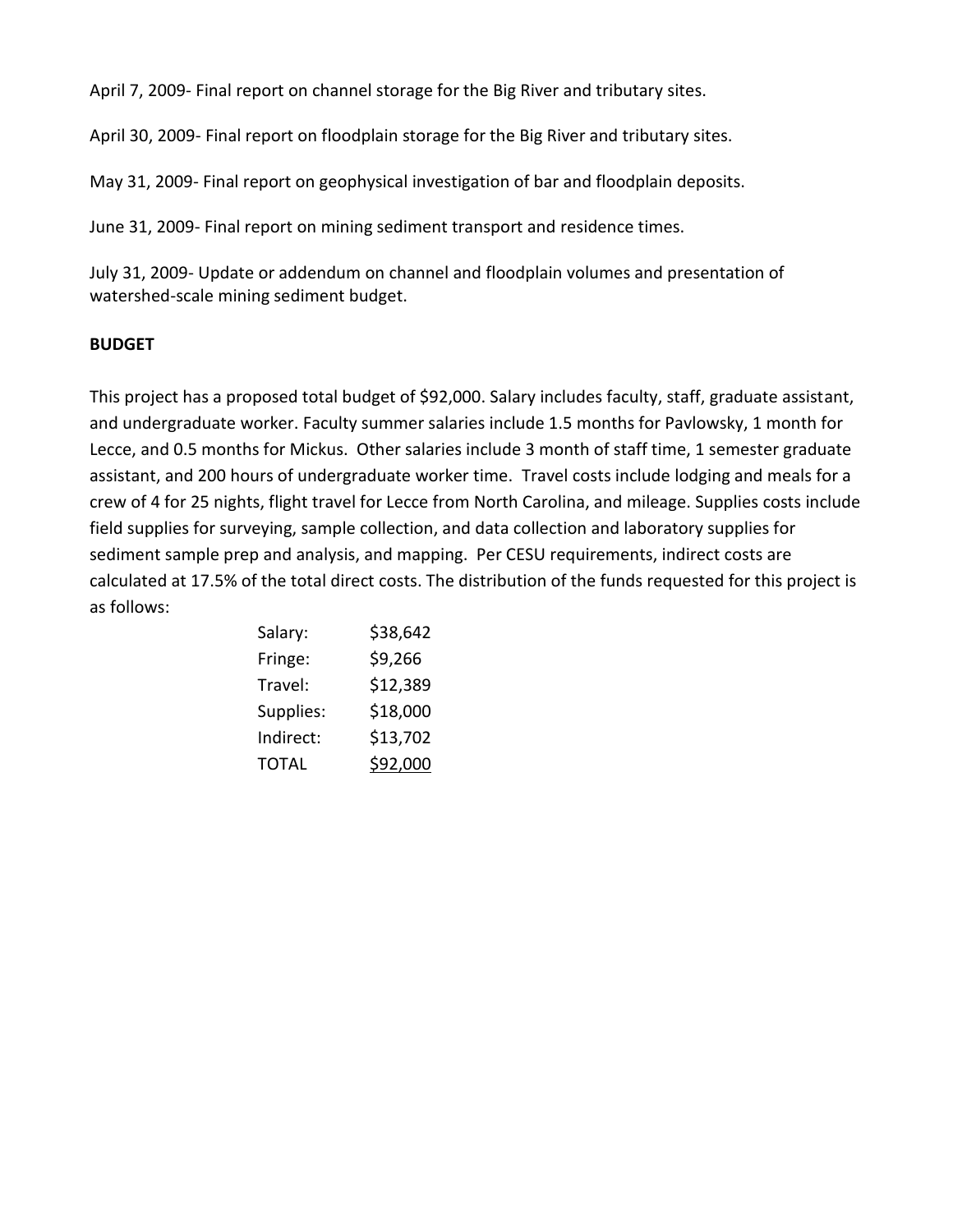#### **Literature Cited:**

Brown, B.L., 1981. Soil Survey of St. Francois County, Missouri. United States Department of Agriculture, Soil Conservation Service and Forest Service in cooperation with the Missouri Agricultural Experiment Station.

Buchanan, A.C. 1979. Mussels (Naiades) of the Meramec River Basin, Missouri. Final report prepared for U. S. Army Corps of Engineers, St. Louis District.

Buckley, E.R., 1908. Geology of the disseminated lead deposits of St. Francois and Washington Counties, Missouri Bureau of Geology and Mines (Missouri Geological Survey): Hugh Stephens Printing Company: Jefferson City, Missouri.

MDNR, 2001. Biological assessment and fine sediment study: Flat River (Flat River Creek), St. Francois County, Missouri. Prepared by the Water Quality Monitoring Section, Environmental Services Program, Air and Land Protection Division of the Missouri Department of Natural Resources.

MDNR, 2003. Biological assessment and fine sediment study: Big River (lower): Irondale to Washington State Park, St. Francois, Washington, and Jefferson Counties, Missouri. Prepared by the Water Quality Monitoring Section, Environmental Services Program, Air and Land Protection Division of the Missouri Department of Natural Resources.

MDNR, 2007. Total Maximum Daily Load Information Sheet: Big River and Flat River Creek. http://www.dnr.mo.gov/env/wpp/tmdl/info/2074-2080-2168-big-r-info.pdf

MacDonald D.D., C.G. Ingersoll, and T.A. Berger. 2000. Development and evaluation of consensus-based sediment quality guidelines for freshwater ecosystems. Arch. Environ. Contam. Toxicol. 39:20-31.

Mosby, D.E., Weber, J.S., and Roberts, A.D., 2008. 2007 Big River Sediment Sampling Executive Summary and Report, Memorandum to File, May 9, 2008. Report prepared for U.S. Department of the Interior, Washington D.C.

Newfields, 2006. Hydrogeology and groundwater quality of mill waste piles: St. Francois County, Missouri. Report submitted on November 30, 2006 as an addendum to the March 2006 "Focused Remedial Investigation of Mined Areas in St. Francois County, Missouri" by Newfields, 730 17<sup>th</sup> Street. Suite 925, Denver, CO 80202.

Newfields, 2007. Volume of sediment in Big River, Flat River Creek, and Owl Creek-St. Francois County mined Areas, Missouri. Report submitted on June 29, 2007 as an addendum to the March 2006 "Focused Remedial Investigation of Mined Areas in St. Francois County, Missouri" by Newfields, 730 17<sup>th</sup> Street, Suite 925, Denver, CO 80202.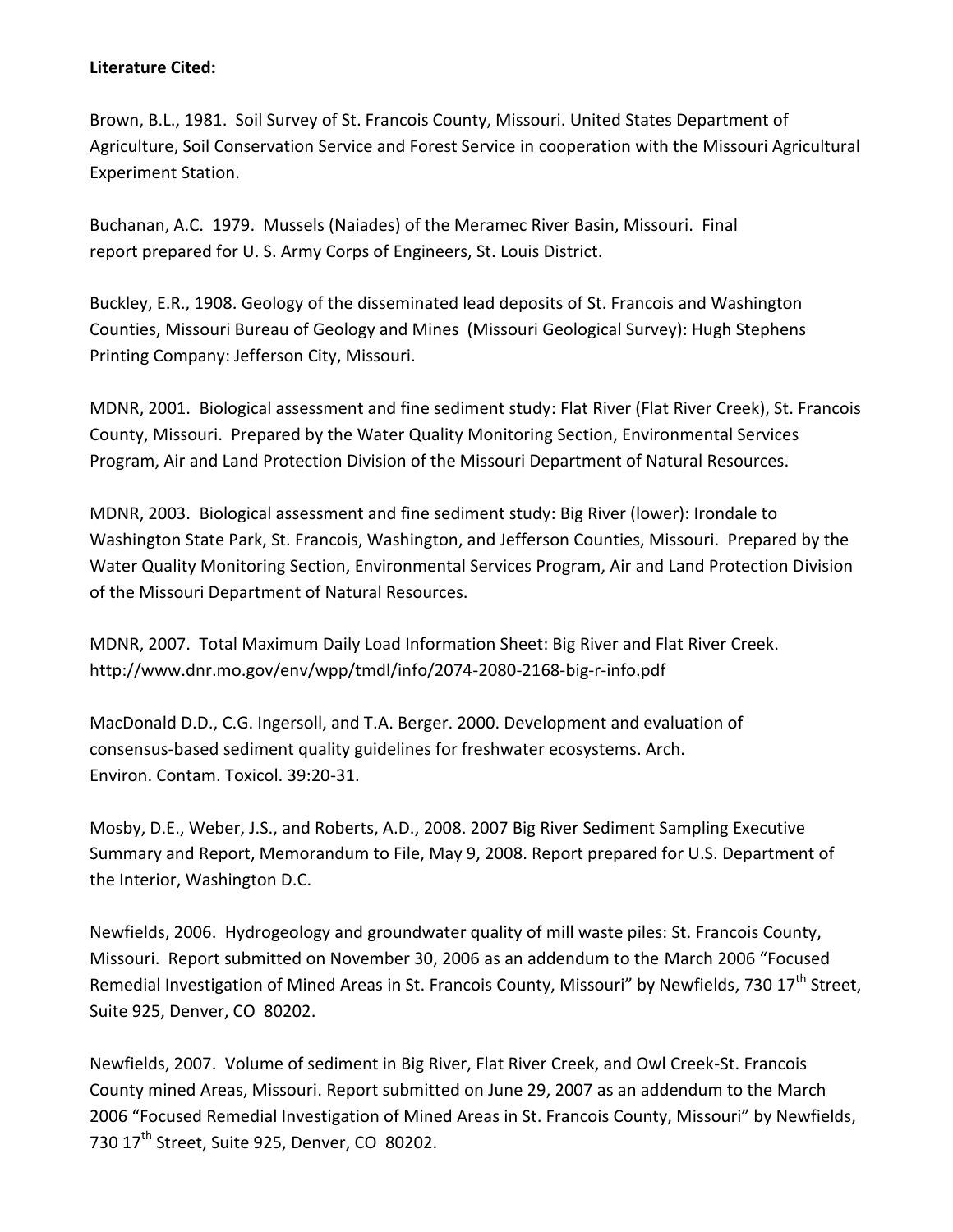Roberts, A.D. and S. Bruenderman. 2000. A reassessment of the status of freshwater mussels in the Meramec River Basin, Missouri. Report prepared for the U.S. Fish and Wildlife Service, Whipple Federal Building, 1 Federal Drive, Fort Snelling, Minnesota 55111-4056. 141 pp.

Rosgen, D., 2006. Watershed assessment of river stability and sediment supply (WARSSS). Wildland Hydrology, Fort Collins, Colorado.

Schmidt, C.J., and S.J. Finger, 1982. The dynamics of metals from past and present mining activities in the Big and Black River watersheds, southeastern Missouri. Final report to the U.S. Army Corps of Engineers, St. Louis District, project No. DACW43-80-A-0109.

Schmitt, C.J., Finger, S.E., May, T.W., Kaiser, M.S., 1987, Bioavailability of lead and cadmium from mine tailings to the pocketbook mussel (*Lampsilis ventricosa*), *in* Neves, R.J., ed., Proceedings of the Workshop on Die-offs of Freshwater Mussels in the United States: Rock Island, Illinois, U.S. Fish and Wildlife Service and Upper Mississippi River Conservation Committee, p. 115−142.

Smith, B.J., and J.G. Schumacher, 1993. Surface-water and sediment quality in the Old Lead Belt, southeastern Missouri—1988-89. USGS Water-Resources Investigations Report 93-4012.

Ward, D., and S.W. Trimble, 2004. Environmental Hydrology, 2<sup>nd</sup> Ed., CRC Press, Boca Raton, Florida.

Wixson, B.G., N.L. Gale, and B.E. Davies, 1983. A study on the possible use of chat and tailings from the Old Lead Belt of Missouri for agricultural limestone. A research report completed by the University of Missouri-Rolla and submitted to the Missouri Department of Natural Resources in December 1883.

Wronkiewicz, D.J., C.D. Adams, and C. Mendosa, 2006. Transport processes of mining related metals in the Black River of Missouri's New Lead Belt. In the "Center for the Study of Metals in the Environment: Final Report" submitted to USEPA and project officer Iris Goodman by the University of Delaware.

USEPA, 1998. Field Portable X-Ray Fluorescence Spectrometry for the Determination of Elemental Concentrations in Soil and Sediment. EPA-SW-846-6200. Washington, DC: USEPA. 32pp.